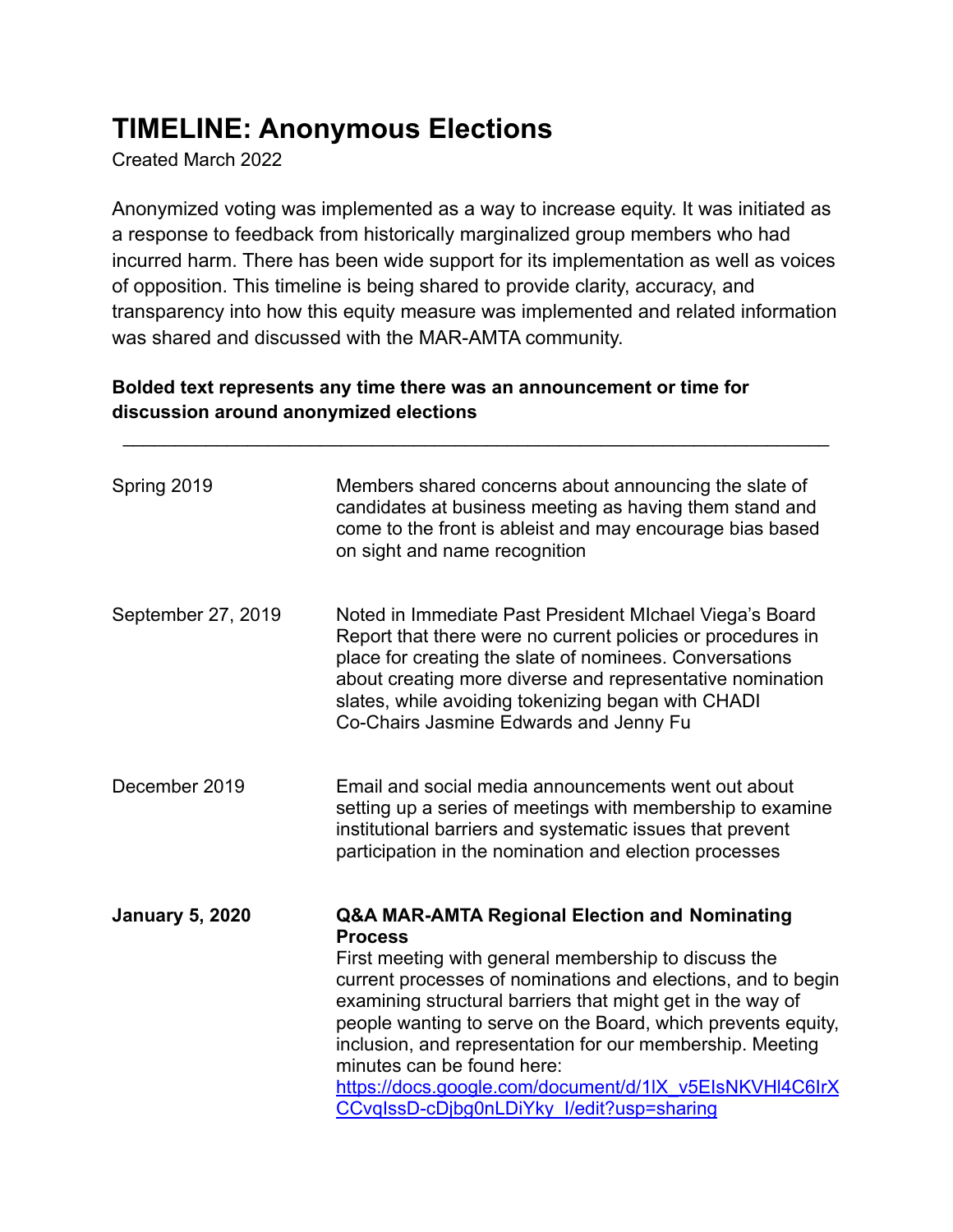| March 9, 2020   | Annual call to membership for suggestion and ideas<br>regarding revisions to the Constitution & Bylaws                                                                                                                                                                                                                                                                                                                                                                                                |
|-----------------|-------------------------------------------------------------------------------------------------------------------------------------------------------------------------------------------------------------------------------------------------------------------------------------------------------------------------------------------------------------------------------------------------------------------------------------------------------------------------------------------------------|
| June 11, 2020   | Meeting for music therapists who identify within an affinity<br>group(s) (facilitated by Gabriela Asch-Ortiz, CHADI member<br>with Michael Viega, Immediate Past President on standby for<br>any questions). Participants again discussed many of the<br>barriers they have experienced or have witnessed when<br>considering serving, or when they served                                                                                                                                            |
| June 11, 2020   | The Vice President for Membership resigned from their<br>position. The Immediate Past President is charged with<br>forming a Nominating Committee and facilitating a special<br>election as stated in the MAR-AMTA Bylaws in Article VI,<br>Section 5                                                                                                                                                                                                                                                 |
| June 15, 2020   | <b>General membership meeting</b><br>Several points around equity in the nominating and election<br>process were discussed including:<br>1. Removing photos and names within nominee<br>descriptions to avoid "popularity contests"<br>2. If a BIPOC is elected to the Board, making steps to<br>avoid tokenization<br>3. Making language more inclusive by creating plain<br>language summaries for the positions<br>4. Finding ways to be inclusive throughout the<br>nomination process            |
| October 3, 2020 | Approval of Nominating Committee (2020-2021 term)<br>Members. Tony Torres, Rachel Reed, Jae Swanson,<br>Gabriela Asch-Ortiz, and Becki Warren.                                                                                                                                                                                                                                                                                                                                                        |
| October 4, 2020 | The MAR-AMTA Executive Board forms the Anti-Oppression<br>Accountability Ad-hoc Committee. This ad hoc was formed<br>as a direct result of EB members actively harming historically<br>marginalized folx in open meetings, and being called by<br>CHADI to do our own work, instead of relying on CHADI to<br>hold us accountable. Charge includes: Review and examine<br>the oppressive structures that perpetuate harm to historically<br>and systemically marginalized stakeholders of the region, |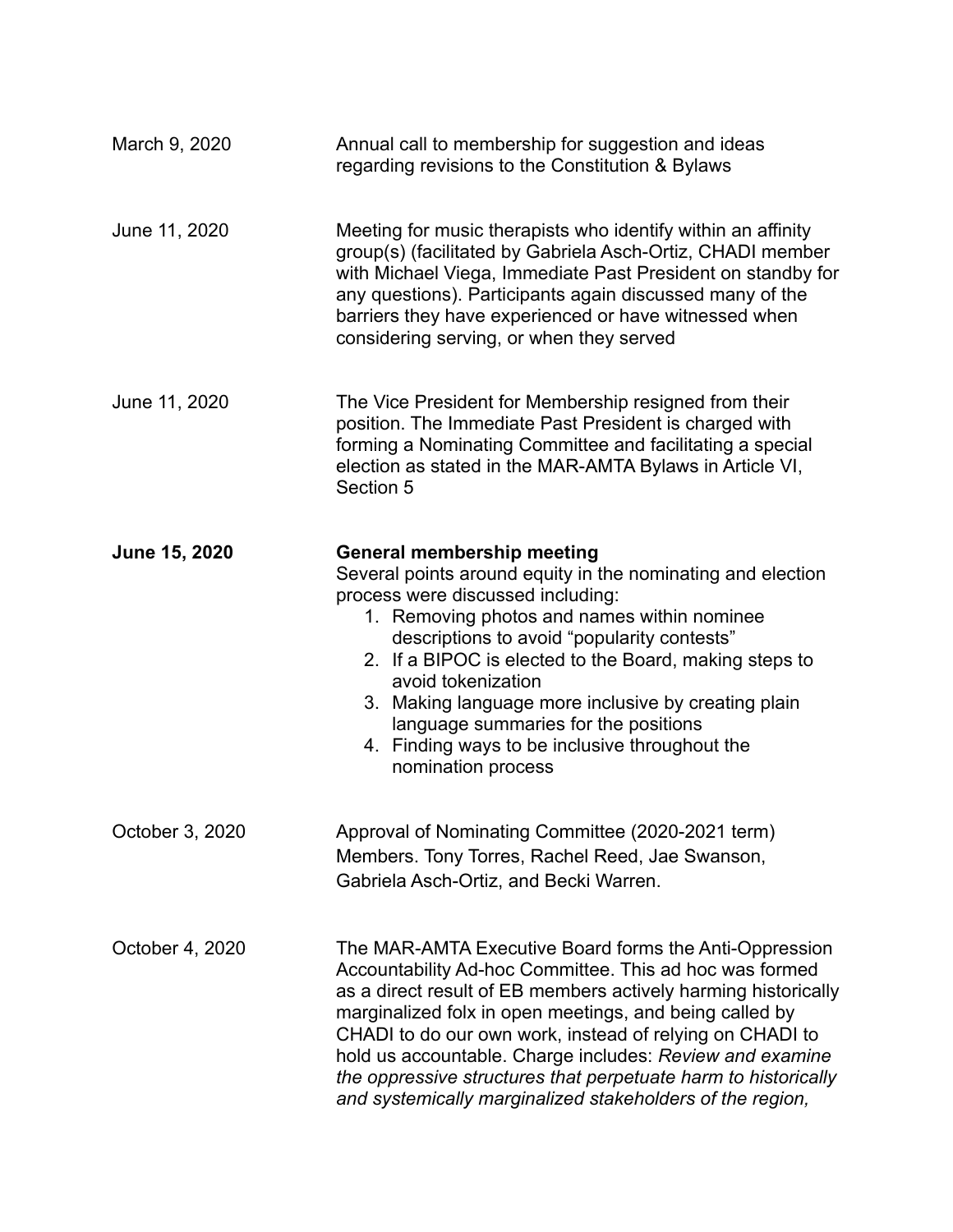| <b>November 11, 2020</b> | Email blast went out announcing candidates for VP for<br>Membership special election. Candidates' information<br>was anonymized                                                                                                                                                                                                                                                                                                                                                                                                                                                                                                                                                                                                                                                                                |
|--------------------------|----------------------------------------------------------------------------------------------------------------------------------------------------------------------------------------------------------------------------------------------------------------------------------------------------------------------------------------------------------------------------------------------------------------------------------------------------------------------------------------------------------------------------------------------------------------------------------------------------------------------------------------------------------------------------------------------------------------------------------------------------------------------------------------------------------------|
| <b>November 9, 2020</b>  | Social media post went out announcing candidates for<br>VP for Membership special election. Rationale drawn from<br>member feedback and from scholarly references for<br>anonymized elections is shared. The process of how<br>anonymized elections unfolded is shared. Feedback is<br>invited via email. This information is made available on the<br>MAR website with the candidate statements.<br>http://mar-amta.org/2020/11/07/special-election-vice-preside<br>nt-of-membership/?fbclid=IwAR3LbHY1fuWjsl0ws9QXOJ90z<br>vv9Y0WgejRu57kZHZxfwCXn5wAcsn4R9GU                                                                                                                                                                                                                                                |
| October 17, 2020         | Nominating Committee member and CHADI representative<br>Gabriela Asch-Ortiz spoke at an AMTA DEI training, where<br>she reported on the work of the Nominating Committee,<br>including changes being considered, namely anonymity.                                                                                                                                                                                                                                                                                                                                                                                                                                                                                                                                                                             |
| October 15, 2020         | Special election for VP for Membership call for nominees<br>went out to membership. Election would be anonymous.<br>Deadline for nominations was November 5, 2020.                                                                                                                                                                                                                                                                                                                                                                                                                                                                                                                                                                                                                                             |
| October 2020             | explore alternative organizational structures, and present<br>initial findings to the board.<br>Nominating Committee met to discuss how the VP for<br>Membership special election ballot would be presented after<br>the November 5 <sup>th</sup> call for nominations deadline. Feedback<br>from the meetings on 1/5/2020, 6/6/2020 and 6/15/2020<br>were considered and implemented. "Biographical<br>information" was included in the questionnaire for candidates<br>via the following question: "Describe how your background<br>and experiences could contribute to being the Vice President<br>of Membership for the MAR-AMTA. This can be related to<br>your training and work as a music therapist, previous<br>volunteer experience, life experiences, or any other items<br>you feel are relevant." |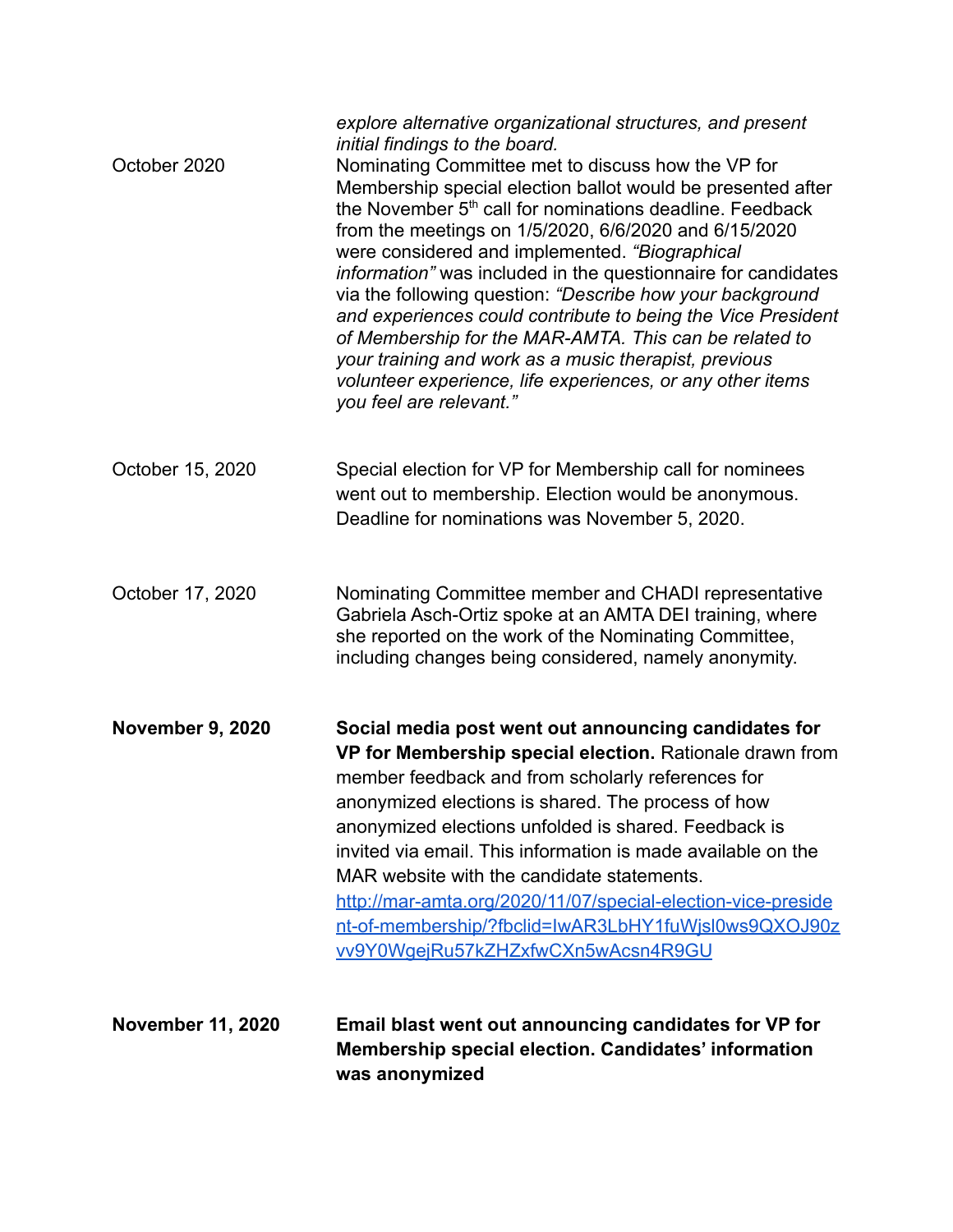| November 2020           | Immediate Past President and Nominating Committee<br>received initial feedback (via email and phone calls) that<br>included both praise and sharing concerns regarding the<br>anonymized election. All feedback was saved to help inform<br>future review of the policies and future elections                                                                                                                                                                                                                                                                                                                                                                                                  |
|-------------------------|-------------------------------------------------------------------------------------------------------------------------------------------------------------------------------------------------------------------------------------------------------------------------------------------------------------------------------------------------------------------------------------------------------------------------------------------------------------------------------------------------------------------------------------------------------------------------------------------------------------------------------------------------------------------------------------------------|
| November 24, 2020       | Special Election for VP for Membership electronic ballots<br>were emailed to membership. Voting was open for one<br>week.                                                                                                                                                                                                                                                                                                                                                                                                                                                                                                                                                                       |
| December 7, 2020        | New VP for Membership was announced.<br>(Term: December 7, 2020 - June 30, 2021)                                                                                                                                                                                                                                                                                                                                                                                                                                                                                                                                                                                                                |
| <b>January 26, 2021</b> | At a MAR-AMTA Executive Board Meeting, the<br>Nominating Committee presented newly created policies and<br>procedures for MAR-AMTA nominations and elections for<br>Board approval. No policies regarding this had existed until<br>this point. All proposed policies were passed by the<br>MAR-AMTA Executive Board. Proposed (and subsequently<br>approved) policies can be found here:<br>https://docs.google.com/document/d/1bfUNL96jLaWX0MZF<br>WSznfsu2tZDgvltPnngT3ia3rdA/edit?usp=sharing<br>Information on limiting implicit bias and anonymizing the<br>election slate can be found here:<br>https://drive.google.com/drive/folders/1Y1h1IVcRYxWgyEsS<br>uLf1N kpBBwY7nJ9?usp=sharing |
| <b>January 25, 2021</b> | Newly approved policies and procedures for<br>nominations and elections were announced to<br>membership through the Winter 2021 edition of the<br>Region's newsletter, Rx Music.                                                                                                                                                                                                                                                                                                                                                                                                                                                                                                                |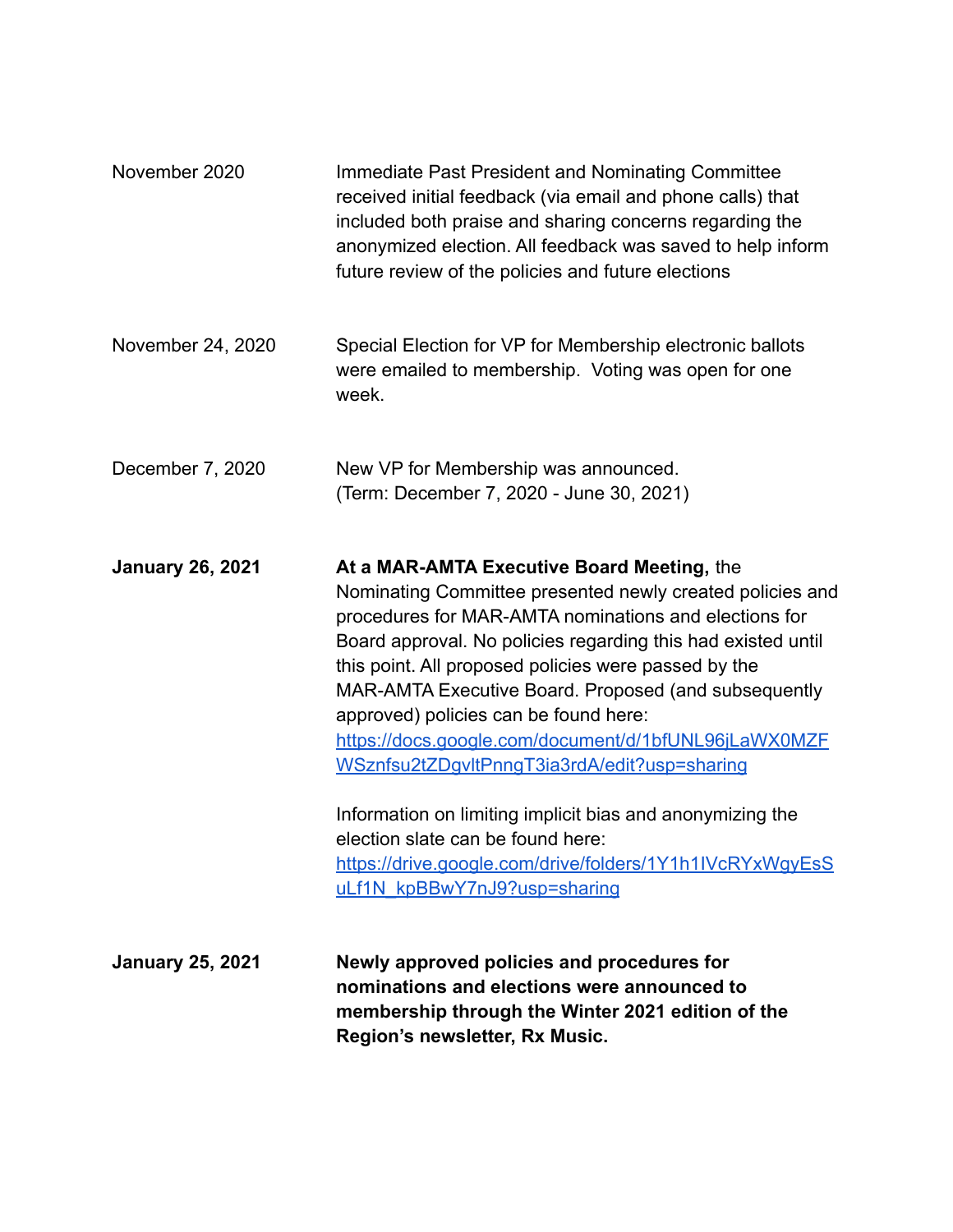| <b>January 31, 2021</b>  | <b>MAR-AMTA General Membership Meeting (online)</b><br>Newly created and approved policies and procedures for<br>nominations and elections were presented to meeting<br>attendees. Some members expressed concerns over the<br>newly approved policies and procedures regarding<br>nominations and elections. Several members voiced support<br>for the new policy and voiced concern about how resistance<br>against this equity measure was causing harm. Time for<br>explanation/discussion was provided.            |
|--------------------------|-------------------------------------------------------------------------------------------------------------------------------------------------------------------------------------------------------------------------------------------------------------------------------------------------------------------------------------------------------------------------------------------------------------------------------------------------------------------------------------------------------------------------|
| <b>February 15, 2021</b> | <b>Call for nominations for MAR-AMTA Executive Board</b><br>and Assembly of Delegates positions. As part of an effort<br>to center and amplify historically marginalized voices and to<br>increase equity and inclusion in the nomination and election<br>process, the slate of nominees was anonymized. The call for<br>nominations announcement, including informational links<br>provided can be found here:<br>https://docs.google.com/document/d/1d0KMpjcBx UPg1qS8<br>pTPdoxQ-9AhUh87-pb5knuLRs8/edit?usp=sharing |
| March 7, 2021            | Nominating Committee hosts informational meeting on<br>positions and election process for general membership<br>providing a general overview of the available elected<br>positions for the MAR-AMTA Executive Board or Assembly<br>Delegate, and provided an opportunity to answer any<br>questions relating to the process of running for an elected<br>position                                                                                                                                                       |
| March 11, 2021           | Nominating Committee hosts informational meeting on<br>positions and election process for affinity group<br>members                                                                                                                                                                                                                                                                                                                                                                                                     |
| <b>March 14, 2021</b>    | <b>Nominating Committee hosts informational meeting on</b><br>positions and election process for general membership                                                                                                                                                                                                                                                                                                                                                                                                     |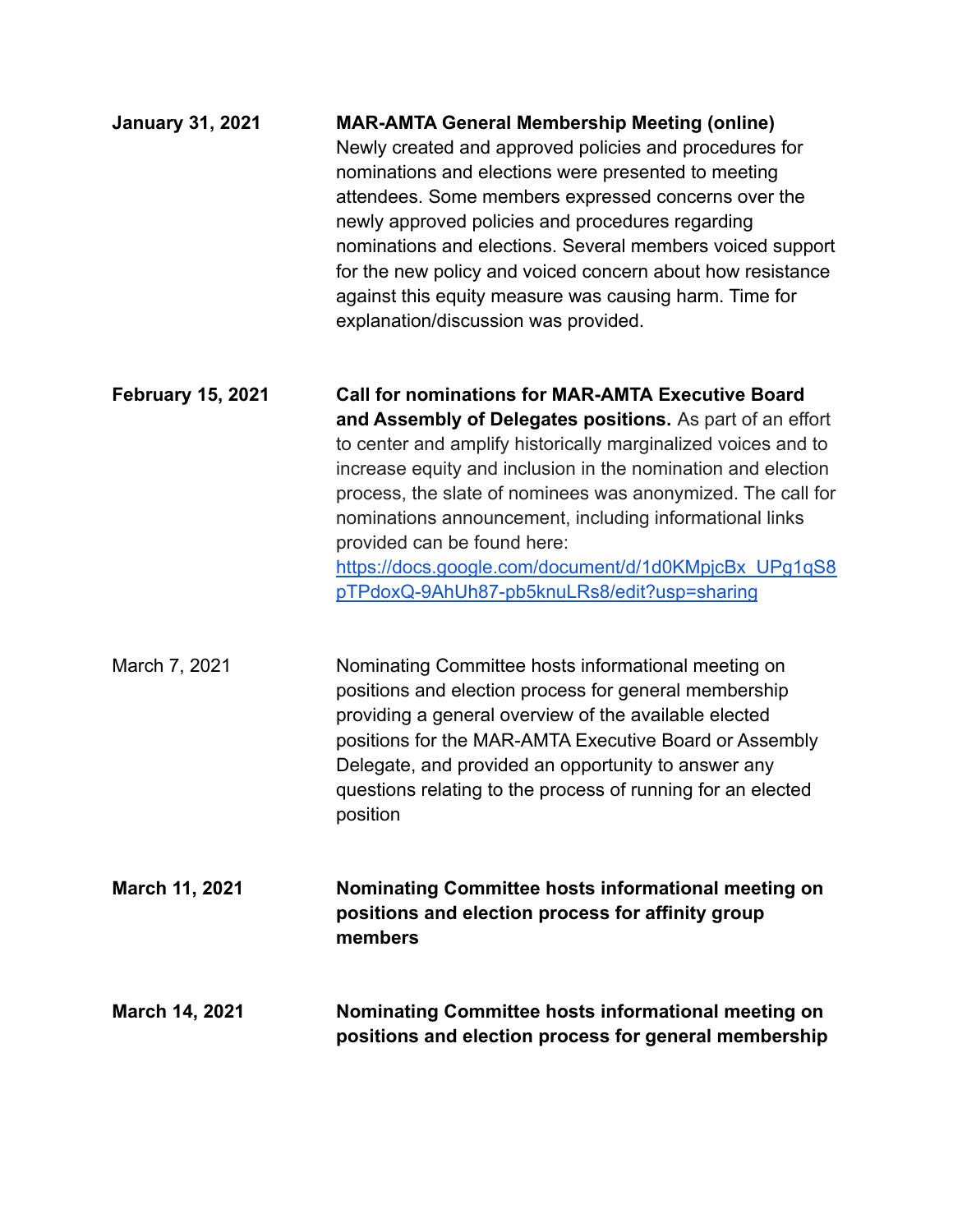| March 17, 2021 | Nominating Committee hosts informational meeting on<br>positions and election process for affinity group<br>members                                                                                                                                                                                                                                                                                                                                                                                                                                                                                                                                                                                                                                                                                                                                                                         |
|----------------|---------------------------------------------------------------------------------------------------------------------------------------------------------------------------------------------------------------------------------------------------------------------------------------------------------------------------------------------------------------------------------------------------------------------------------------------------------------------------------------------------------------------------------------------------------------------------------------------------------------------------------------------------------------------------------------------------------------------------------------------------------------------------------------------------------------------------------------------------------------------------------------------|
| April 3, 2021  | Proposed changes to the Constitution and Bylaws sent<br>to membership for review                                                                                                                                                                                                                                                                                                                                                                                                                                                                                                                                                                                                                                                                                                                                                                                                            |
| April 11, 2021 | <b>Anti-Oppression Accountability Ad-hoc Committee</b><br><b>Initial Report at MAR-AMTA Conference Presentation</b><br>The AOAA shared progress with their research and report,<br>invited participants to reflect on the questions that had been<br>asked in interviews, and shared preliminary results of the<br>interview data. Among the results were the overwhelming<br>support of anonymized elections from those interviewed, and<br>how that was understood as a "move in the right direction"<br>away from an executive board that was always based on<br>who is in the right circles or who was the most popular. The<br>AOAA shared direct feedback that most participants shared<br>that getting onto the EB was a popularity contest that<br>allowed the same people to serve over and over. Concurrent<br>session attendees were invited to and asked questions via<br>chat. |
| April 17, 2021 | <b>MAR-AMTA General Membership Meeting 1 at the Annual</b><br><b>MAR-AMTA Regional Conference (online)</b><br>Basic overview of the upcoming election was presented<br>including how nominees would be taken "from the floor".<br>Proposed changes to the C&B were presented, including<br>anonymous elections                                                                                                                                                                                                                                                                                                                                                                                                                                                                                                                                                                              |
| April 18, 2021 | MAR-AMTA General Membership Meeting 2 at the annual<br>regional conference (online)<br>Large portion of the meeting was devoted to discussion of<br>the presented revisions to the C&B with the majority of that                                                                                                                                                                                                                                                                                                                                                                                                                                                                                                                                                                                                                                                                            |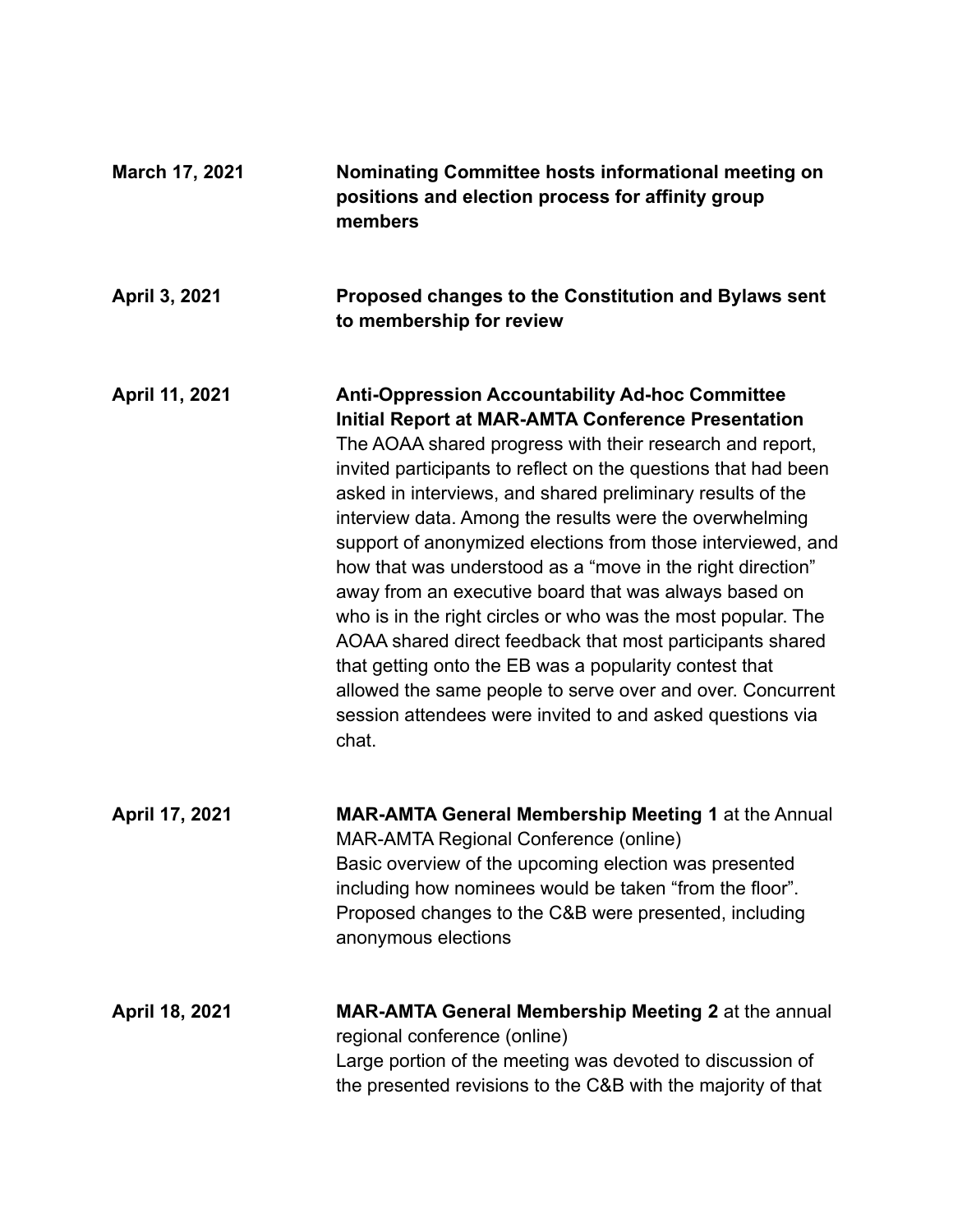| <b>June 14, 2021</b> | <b>Anti-Oppressive Accountability Ad Hoc Committee</b>                                                                                                                                                                                                                                   |
|----------------------|------------------------------------------------------------------------------------------------------------------------------------------------------------------------------------------------------------------------------------------------------------------------------------------|
| June 9, 2021         | Results of the revisions to the C&B were announced in the<br>Spring 2021 edition of Rx Music. All proposed revisions<br>passed. A break down of the results can be found here:<br>https://drive.google.com/file/d/1mbKV5zZl6L2PdEJ3H<br>EBNZimQiJHqe6m8/view?usp=sharing                 |
| June 1, 2021         | <b>AMTA affirms that the process was legal</b>                                                                                                                                                                                                                                           |
| May 11, 2021         | Results of Executive Board and Assembly of Delegates<br>election announced                                                                                                                                                                                                               |
| May 4, 2021          | <b>MAR-AMTA Town Hall</b><br>The vast majority of the conversation was around the<br>proposed changes to the C&B instituting anonymized voting.<br>Attendees voiced both support and opposition to the change.<br>All feedback was recorded to use in review and for future<br>elections |
| May 1, 2021          | Ballot of proposed revisions to the MAR-AMTA Constitution<br>and Bylaws emailed to members                                                                                                                                                                                               |
| April 24, 2021       | Election Ballots emailed to members for 2021 - 2023 term of<br><b>Executive Board members and Assembly Delegates</b>                                                                                                                                                                     |
| April 2021           | focused on anonymous elections. Members spoke both for<br>and against the revisions<br>Social media communication: Community members are<br>invited to send feedback or request assistance with voting<br>for the 2021 elections to the Immediate Past President via<br>email            |